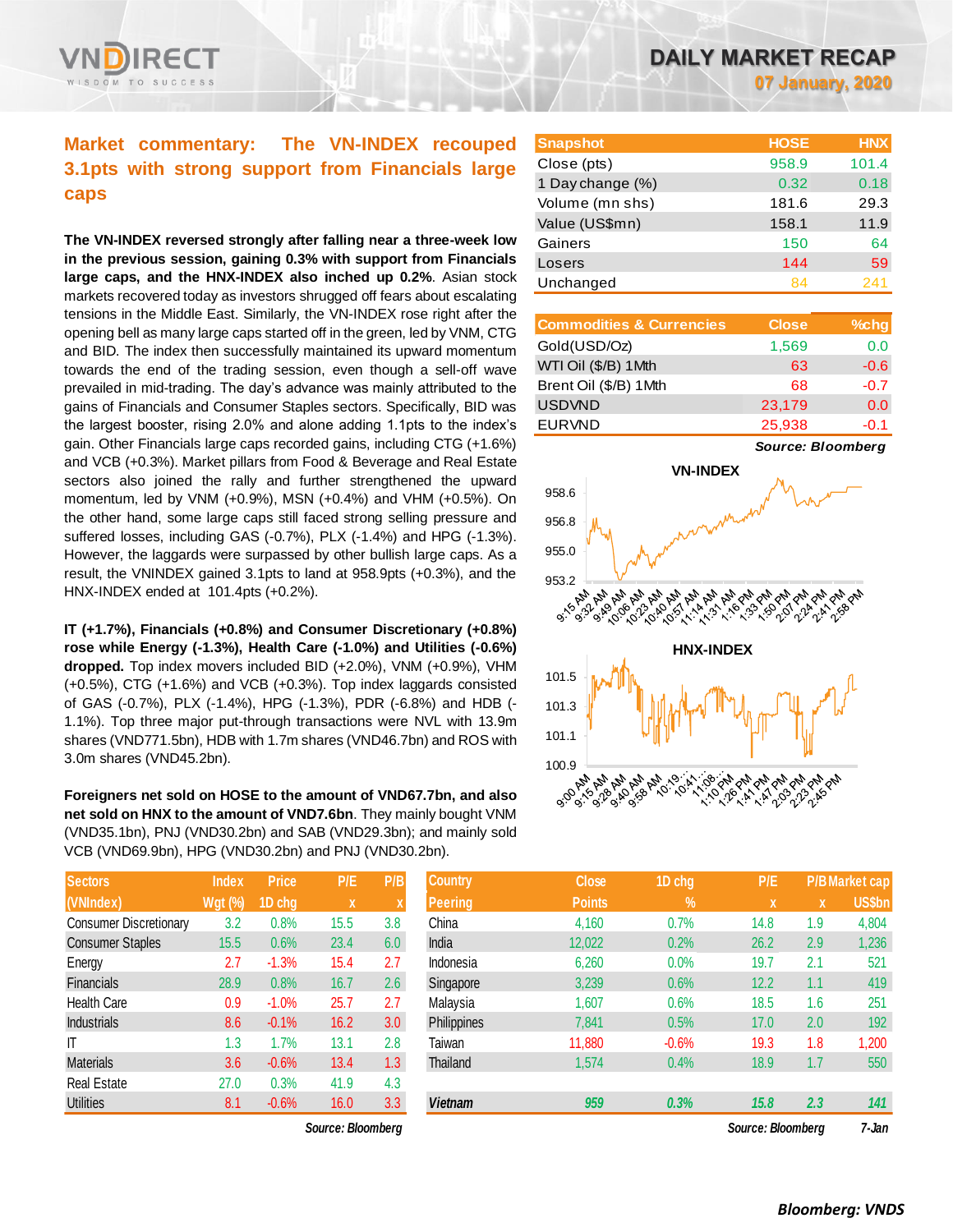

# **Market News**

**Oil slips after wild ride triggered by U.S.-Iran hostilities**. Oil retreated after its dramatic start to the year as the uninterrupted flow of Middle East supplies tempered fears over the fallout from the U.S. airstrike that killed a top Iranian general. Futures in London slipped on Tuesday after two days of wild trading that pushed prices briefly above US\$70 a barrel for the first time since September. While the White House has ordered additional forces to the Middle East after Iran pledged to retaliate against the killing of General Qassem Soleimani, immediate concerns that a deeper conflict could disrupt production or shipments from the region are yet to materialize. *(Bloomberg)*

**Vietnam to buy electricity from Laos**. Electricity of Vietnam (EVN) have signed five contracts to buy electricity from two Lao firms in the 2021-2022 period following Prime Minister Nguyen Xuan Phuc's approval. The contracts were inked at the 42nd meeting of the two-country Inter-governmental Committee on January 4. EVN will buy electricity from Chaleun Sekong Energy Co. Ltd.'s Nam Kong 2 and Nam Kong 3 hydropower plants as well as Nam San 3A and Nam San 3B hydropower plants operated by Phongsubthavy Group. The import is aimed to ease Vietnam's power shortage which has been forecast to reach 7-8bn kWh during the 2021-2025 phase. This has been mainly attributed to the slow pace of electricity projects. Among the 60 power projects, with capacity of more than 200 MW each, scheduled to be operated before 2030, up to 35 have faced stagnation. Prime Minister Nguyen Xuan Phuc has instructed to prioritise gas and coal supply for power production. EVN has also been urged to speed up 10 power projects, including Quang Trach 1, Quang Trach 2, Dung Quat 1, Dung Quat 3 and O Mon 3. At the 42nd meeting of the two-country Inter-governmental Committee, Lao Minister of Energy and Mines Khammany Inthirath said that the country is studying 20 power projects of high capacity for the export. *(Vietnamnet.vn)*

# **Notable Corporate Events**

**Dabaco Group (DBC VN HOSE) – FY19 business results:** DBC estimated its FY2019 revenue and net profit reached VND10,401bn (fulfilling the annual target) and VND305bn (-15% yoy), respectively, the group reported to an annual review meeting. *(Ndh.vn)*

*<to be continued>*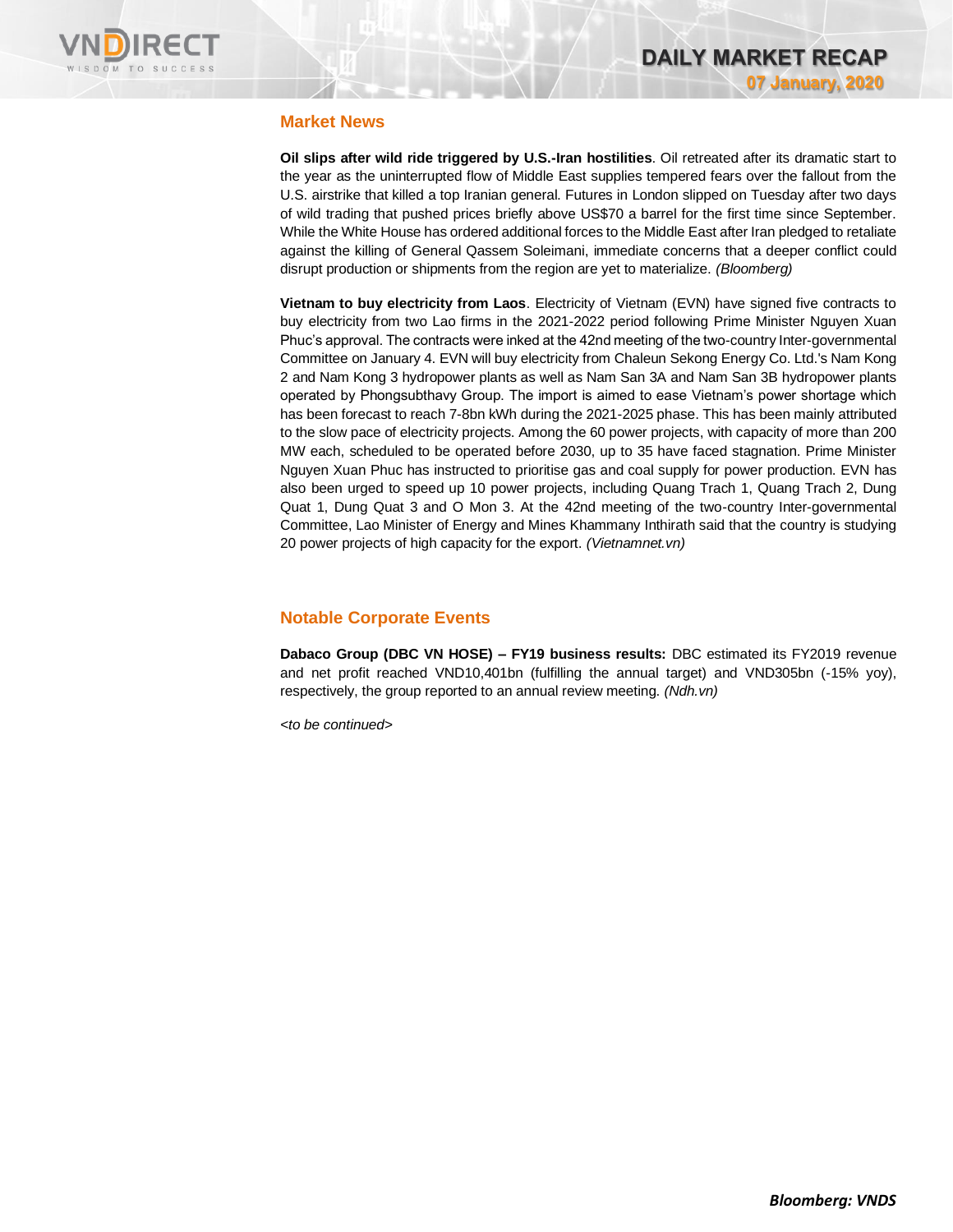### Vľ ECT WISDOM TO SUCCESS

# **DAILY MARKET RECAP**

**07 January, 2020**

# **COVERAGE SUMMARY**

| Ticker                  | <b>Close price</b> | <b>Adjusted target</b><br>price | <b>Dividend yield</b> | <b>Potential return</b> | <b>Rating</b> | <b>Latest report</b> |
|-------------------------|--------------------|---------------------------------|-----------------------|-------------------------|---------------|----------------------|
| PC <sub>1</sub>         | 17,400             | 24,500                          | 0.0%                  | 40.8%                   | <b>ADD</b>    | Link                 |
| <b>LPB</b>              | 7,400              | 10,000                          | 0.0%                  | 35.1%                   | ADD           | Link                 |
| <b>NLG</b>              | 26,500             | 39,600                          | 1.9%                  | 51.3%                   | <b>ADD</b>    | <b>Link</b>          |
| <b>ACV</b>              | 74,000             | 105,000                         | 0.0%                  | 41.9%                   | ADD           | Link                 |
| <b>DPM</b>              | 12,550             | 15,800                          | 7.7%                  | 33.6%                   | ADD           | <b>Link</b>          |
| QNS                     | 26,900             | 44,300                          | 1.9%                  | 66.6%                   | ADD           | Link                 |
| <b>LTG</b>              | 20,300             | 27,300                          | 7.9%                  | 42.3%                   | ADD           | Link                 |
| VCB                     | 87,800             | 92,200                          | 0.9%                  | 5.9%                    | <b>HOLD</b>   | Link                 |
| MBB                     | 21,000             | 34,300                          | 2.9%                  | 66.2%                   | <b>ADD</b>    | Link                 |
| <b>VPB</b>              | 20,350             | 21,200                          | 0.0%                  | 4.2%                    | <b>HOLD</b>   | Link                 |
| <b>TCM</b>              | 20,950             | 28,200                          | 2.5%                  | 37.1%                   | ADD           | Link                 |
| HPG                     | 23,700             | 29,700                          | 0.0%                  | 25.3%                   | ADD           | Link                 |
| <b>PVT</b>              | 16,400             | 21,000                          | 6.4%                  | 34.4%                   | <b>ADD</b>    | Link                 |
| <b>STK</b>              | 16,950             | 25,200                          | 8.9%                  | 57.5%                   | ADD           | <b>Link</b>          |
| <b>AAA</b>              | 12,400             | 25,300                          | 16.4%                 | 120.4%                  | <b>ADD</b>    | Link                 |
| <b>PNJ</b>              | 86,900             | 88,000                          | 2.6%                  | 3.9%                    | <b>HOLD</b>   | Link                 |
| <b>KDH</b>              | 26,300             | 28,300                          | 1.9%                  | 9.5%                    | <b>HOLD</b>   | Link                 |
| <b>DCM</b>              | 6,190              | 8,900                           | 14.5%                 | 58.3%                   | ADD           | <b>Link</b>          |
| <b>VTP</b>              | 117,200            | 111,000                         | 1.3%                  | $-4.0%$                 | <b>HOLD</b>   | Link                 |
| ACB                     | 22,500             | 30,400                          | 4.4%                  | 39.6%                   | ADD           | Link                 |
| GAS                     | 97,100             | 105,700                         | 5.9%                  | 14.8%                   | <b>HOLD</b>   | <b>Link</b>          |
| <b>PVS</b>              | 18,800             | 24,100                          | 3.7%                  | 31.9%                   | ADD           | Link                 |
| <b>PVD</b>              | 15,650             | 19,600                          | 0.0%                  | 25.2%                   | ADD           | <b>Link</b>          |
| <b>MSH</b>              | 45,800             | 66,600                          | 8.0%                  | 53.4%                   | <b>ADD</b>    | <b>Link</b>          |
| <b>MWG</b>              | 115,600            | 170,600                         | 1.3%                  | 48.9%                   | <b>ADD</b>    | Link                 |
| <b>POW</b>              | 11,250             | 18,334                          | 0.0%                  | 63.0%                   | ADD           | <b>Link</b>          |
| тсв                     | 23,200             | 27,400                          | 0.0%                  | 18.1%                   | ADD           | Link                 |
| <b>PPC</b>              | 25,600             | 27,879                          | 9.8%                  | 18.7%                   | <b>ADD</b>    | Link                 |
| <b>VIB</b>              | 17,200             | 21,200                          | 2.9%                  | 26.1%                   | ADD           | $Link$               |
| KBC                     | 14,950             | 17,500                          | 6.7%                  | 23.7%                   | ADD           | Link                 |
| <b>VNM</b>              | 118,500            | 155,600                         | 3.8%                  | 35.1%                   | <b>ADD</b>    | $Link$               |
| <b>VHM</b>              | 83,800             | 104,300                         | 1.2%                  | 25.6%                   | ADD           | Link                 |
| <b>VJC</b>              | 145,900            | 142,200                         | 2.1%                  | $-0.5%$                 | HOLD          | Link                 |
| <b>VHC</b>              | 40,600             | 93,900                          | 9.9%                  | 141.2%                  | ADD           | Link                 |
| <b>VRE</b>              | 33,950             | 43,900                          | 0.0%                  | 29.3%                   | <b>ADD</b>    | Link                 |
| <b>GMD</b>              | 21,750             | 29,500                          | 6.7%                  | 42.3%                   | ADD           | Link                 |
| $\overline{\text{DBC}}$ | 25,000             | 30,700                          | 2.0%                  | 24.8%                   | ADD           | <b>Link</b>          |
| <b>FPT</b>              | 58,100             | 74,000                          | 3.4%                  | 30.8%                   | ADD           | Link                 |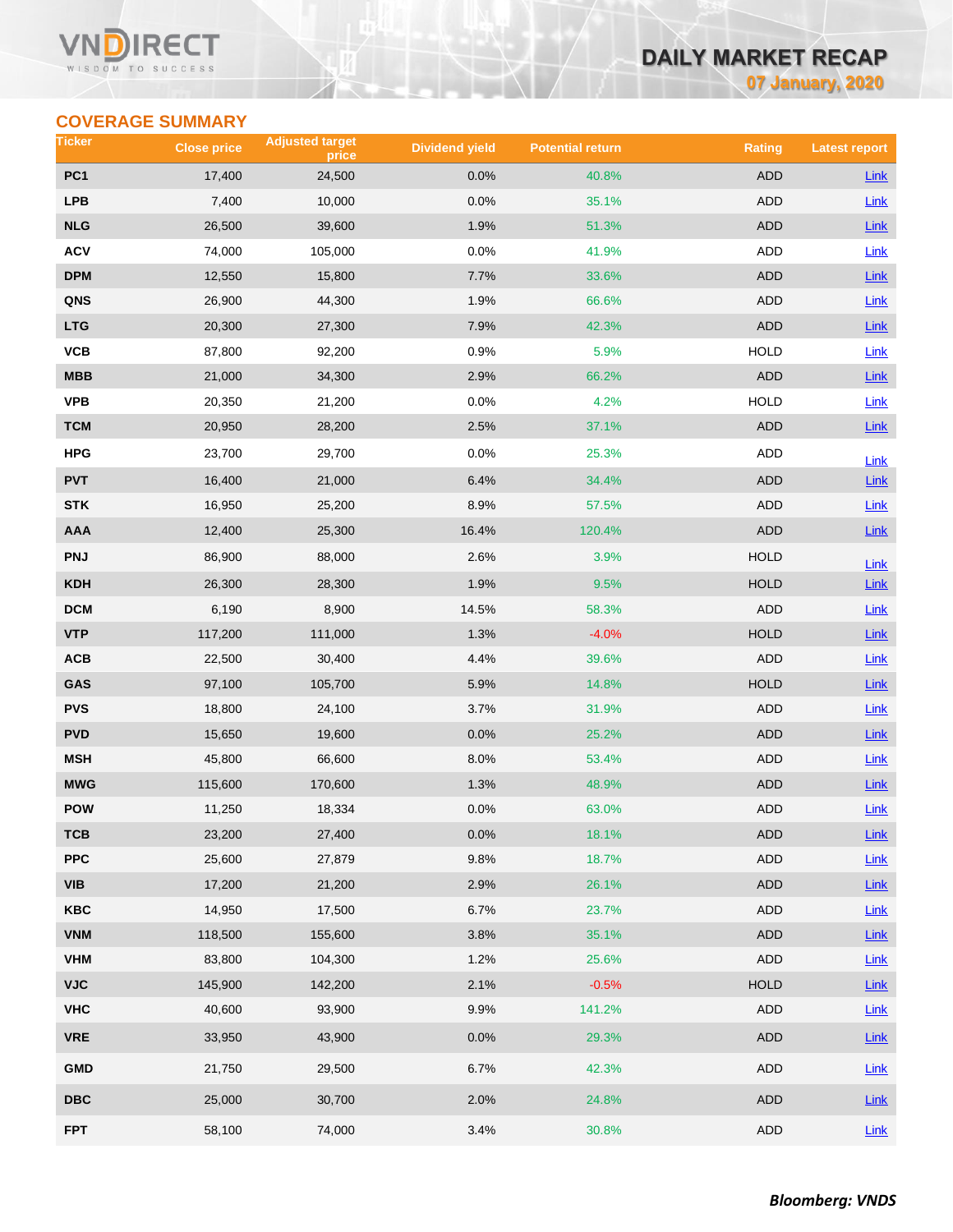### **MARKET MOVEMENTS**

WISDOM TO SUCCESS

RECT

Vľ

|                    |              | <b>HOSE</b> |         |         |            | <b>HNX</b>         |              |     |         |         |            |
|--------------------|--------------|-------------|---------|---------|------------|--------------------|--------------|-----|---------|---------|------------|
| <b>Top gainers</b> |              |             |         |         | <b>VND</b> | <b>Top gainers</b> |              |     |         |         | <b>VND</b> |
| <b>Ticker</b>      | Last         | Chg         | $%$ chg | Vol.    | Index      | <b>Ticker</b>      | Last         | Chg | $%$ chg | Vol.    | Index      |
|                    | <b>Price</b> |             |         |         | impact     |                    | <b>Price</b> |     |         |         | impact     |
| <b>HVG</b>         | 8,560        | 560         | 7.00    | 70.300  | 0.037      | <b>HKB</b>         | 700          | 100 | 16.67   | 177.300 | 0.005      |
| <b>LBM</b>         | 29,050       | 1,900       | 7.00    | 10      | 0.006      | <b>FID</b>         | 1,000        | 100 | 11.11   | 200     | 0.001      |
| <b>AGF</b>         | 3,690        | 240         | 6.96    | 1.640   | 0.002      | VIG                | 1.000        | 100 | 11.11   | 189.600 | 0.003      |
| <b>RIC</b>         | 5,240        | 340         | 6.94    | 600     | 0.003      | <b>TJC</b>         | 7,800        | 700 | 9.86    | 400     | 0.002      |
| <b>TCM</b>         | 20,950       | 1,350       | 6.89    | 936,940 | 0.023      | VТC                | 6,700        | 600 | 9.84    | 5,100   | 0.001      |

| <b>Top losers</b> |              |          |         |         | <b>VND</b>   |
|-------------------|--------------|----------|---------|---------|--------------|
| <b>Ticker</b>     | Last         | Cha      | %chq    | Vol.    | <b>Index</b> |
|                   | <b>Price</b> |          |         |         | impact       |
| <b>LMH</b>        | 6,400        | -480     | $-6.98$ | 370     | $-0.004$     |
| <b>VTB</b>        | 15,350       | $-1,150$ | $-6.97$ | 740     | $-0.004$     |
| <b>HTL</b>        | 17,400       | $-1,300$ | $-6.95$ | 170     | $-0.005$     |
| <b>BCG</b>        | 6,450        | $-480$   | $-6.93$ | 790,360 | $-0.015$     |
| <b>CIG</b>        | 2,150        | $-160$   | $-6.93$ | 610     | $-0.001$     |

|               | <b>Top index movers</b> |       |      |         | <b>VND</b>   |
|---------------|-------------------------|-------|------|---------|--------------|
| <b>Ticker</b> | Last                    | Cha   | %chq | Vol.    | <b>Index</b> |
|               | <b>Price</b>            |       |      |         | impact       |
| <b>BID</b>    | 46,700                  | 900   | 1.97 | 526,890 | 1.056        |
| <b>VNM</b>    | 118,500                 | 1,100 | 0.94 | 459,520 | 0.559        |
| <b>VHM</b>    | 83,800                  | 400   | 0.48 | 590.360 | 0.391        |
| <b>CTG</b>    | 21,700                  | 350   | 1.64 | 4.16MLN | 0.380        |
| <b>VCB</b>    | 87,800                  | 300   | 0.34 | 1.01MLN | 0.325        |

| <b>Top index laggers</b> |              |          |         |         | <b>VND</b>   |
|--------------------------|--------------|----------|---------|---------|--------------|
| <b>Ticker</b>            | Last         | Cha      | %chq    | Vol.    | <b>Index</b> |
|                          | <b>Price</b> |          |         |         | impact       |
| <b>GAS</b>               | 97,100       | $-700$   | $-0.72$ | 142.800 | $-0.391$     |
| <b>PLX</b>               | 56,500       | $-800$   | $-1.40$ | 290.780 | $-0.302$     |
| <b>HPG</b>               | 23,700       | $-300$   | $-1.25$ | 4.87MLN | $-0.242$     |
| <b>PDR</b>               | 23,900       | $-1,750$ | $-6.82$ | 2.23MLN | $-0.167$     |
| <b>HDB</b>               | 26,700       | $-300$   | $-1.11$ | 865.630 | $-0.086$     |

| <b>Top liquidity</b> |                      |        |         |                 | <b>VND</b>      | <b>Top liquidity</b> |                      |        |         |                   | <b>VND</b>             |
|----------------------|----------------------|--------|---------|-----------------|-----------------|----------------------|----------------------|--------|---------|-------------------|------------------------|
| <b>Ticker</b>        | Last<br><b>Price</b> | Chg    | $%$ chg | Val.<br>(VNDbn) | Index<br>impact | <b>Ticker</b>        | Last<br><b>Price</b> | Chg    | $%$ chg | Val.<br>(VNDbn)   | <b>Index</b><br>impact |
| <b>ROS</b>           | 15.050               | 950    | 6.74    | 196             | 0.157           | <b>PVS</b>           | 18,800               | $-200$ | $-1.05$ | 41                | $-0.049$               |
| <b>HPG</b>           | 23,700               | $-300$ | $-1.25$ | 116             | $-0.242$        | <b>ACB</b>           | 22,500               | 0      | 0.00    | 24                | 0.000                  |
| <b>CTG</b>           | 21.700               | 350    | 1.64    | 90              | 0.380           | TNG                  | 16,100               | 800    | 5.23    | 21                | 0.036                  |
| <b>VCB</b>           | 87,800               | 300    | 0.34    | 88              | 0.325           | <b>NVB</b>           | 9,100                | $-100$ | $-1.09$ | 15                | $-0.040$               |
| <b>MWG</b>           | 115,600              | 900    | 0.78    | 74              | 0.116           | vcs                  | 66,800               | 1,300  | 1.98    | 15                | 0.043                  |
|                      |                      |        |         |                 |                 |                      |                      |        |         | Source: Bloomberg |                        |

*Source: Bloomberg*

| <b>HOSE</b> |              |       |         |         |              |                    |              | <b>HNX</b> |         |         |              |
|-------------|--------------|-------|---------|---------|--------------|--------------------|--------------|------------|---------|---------|--------------|
| Top gainers |              |       |         |         | <b>VND</b>   | <b>Top gainers</b> |              |            |         |         | <b>VND</b>   |
| Ticker      | Last         | Chg   | $%$ chq | Vol.    | <b>Index</b> | Ticker             | Last         | Chg        | $%$ chg | Vol.    | <b>Index</b> |
|             | <b>Price</b> |       |         |         | impact       |                    | <b>Price</b> |            |         |         | impact       |
| HVG         | 8,560        | 560   | 7.00    | 70,300  | 0.037        | <b>HKB</b>         | 700          | 100        | 16.67   | 177,300 | 0.005        |
| <b>LBM</b>  | 29,050       | 1,900 | 7.00    | 10      | 0.006        | <b>FID</b>         | 1,000        | 100        | 11.11   | 200     | 0.001        |
| AGF         | 3,690        | 240   | 6.96    | 1,640   | 0.002        | VIG                | 1,000        | 100        | 11.11   | 189.600 | 0.003        |
| <b>RIC</b>  | 5,240        | 340   | 6.94    | 600     | 0.003        | TJC                | 7,800        | 700        | 9.86    | 400     | 0.002        |
| тсм         | 20,950       | 1,350 | 6.89    | 936,940 | 0.023        | <b>VTC</b>         | 6,700        | 600        | 9.84    | 5,100   | 0.001        |
|             |              |       |         |         |              |                    |              |            |         |         |              |

| <b>Top losers</b> |              |          |         |         | <b>VND</b>   | <b>Top losers</b> |              |          |          |         | <b>VND</b>   |
|-------------------|--------------|----------|---------|---------|--------------|-------------------|--------------|----------|----------|---------|--------------|
| Ticker            | Last         | Chg      | $%$ chg | Vol.    | <b>Index</b> | Ticker            | Last         | Chg      | $%$ chg  | Vol.    | <b>Index</b> |
|                   | <b>Price</b> |          |         |         | impact       |                   | <b>Price</b> |          |          |         | impact       |
| LMH               | 6.400        | $-480$   | $-6.98$ | 370     | $-0.004$     | <b>ICG</b>        | 8.100        | $-900$   | $-10.00$ | 1.000   | $-0.013$     |
| <b>VTB</b>        | 15,350       | $-1.150$ | $-6.97$ | 740     | $-0.004$     | <b>RCL</b>        | 15,300       | $-1.700$ | $-10.00$ | 100     | $-0.015$     |
| HTL               | 17.400       | $-1.300$ | $-6.95$ | 170     | $-0.005$     | <b>SPI</b>        | 900          | $-100$   | $-10.00$ | 196.900 | $-0.002$     |
| <b>BCG</b>        | 6.450        | $-480$   | $-6.93$ | 790.360 | $-0.015$     | <b>VTL</b>        | 14.400       | $-1.600$ | $-10.00$ | 100     | $-0.002$     |
| CIG               | 2,150        | $-160$   | $-6.93$ | 610     | $-0.001$     | <b>MBG</b>        | 17,500       | $-1,900$ | $-9.79$  | 118,300 | $-0.037$     |

| <b>VND</b>           |
|----------------------|
|                      |
| Vol.<br><b>Index</b> |
| impact               |
| 0.096<br>46.100      |
| 0.043<br>166.500     |
| 0.043<br>221.900     |
| 0.037<br>36,500      |
| 0.036<br>.31MLN      |
|                      |

| <b>Top index laggers</b> |                      |          |         |         | <b>VND</b><br>Top index laggers |            |                      |          |         |         |                        |  |  |
|--------------------------|----------------------|----------|---------|---------|---------------------------------|------------|----------------------|----------|---------|---------|------------------------|--|--|
| Ticker                   | Last<br><b>Price</b> | Cha      | $%$ chq | Vol.    | Index<br>impact                 | Ticker     | Last<br><b>Price</b> | Chg      | $%$ chg | Vol.    | <b>Index</b><br>impact |  |  |
| GAS                      | 97.100               | $-700$   | $-0.72$ | 142,800 | $-0.391$                        | <b>PVS</b> | 18,800               | $-200$   | $-1.05$ | 2.17MLN | $-0.049$               |  |  |
| <b>PLX</b>               | 56,500               | $-800$   | $-1.40$ | 290,780 | $-0.302$                        | <b>NVB</b> | 9.100                | $-100$   | $-1.09$ | 1.62MLN | $-0.040$               |  |  |
| HPG                      | 23.700               | $-300$   | $-1.25$ | 4.87MLN | $-0.242$                        | <b>MBG</b> | 17.500               | $-1.900$ | $-9.79$ | 118.300 | $-0.037$               |  |  |
| PDR                      | 23,900               | $-1.750$ | $-6.82$ | 2.23MLN | $-0.167$                        | <b>AMV</b> | 23,400               | $-700$   | $-2.90$ | 215,400 | $-0.022$               |  |  |
| <b>HDB</b>               | 26,700               | $-300$   | $-1.11$ | 865.630 | $-0.086$                        | <b>PVX</b> | 1,100                | $-100$   | $-8.33$ | 153.900 | $-0.021$               |  |  |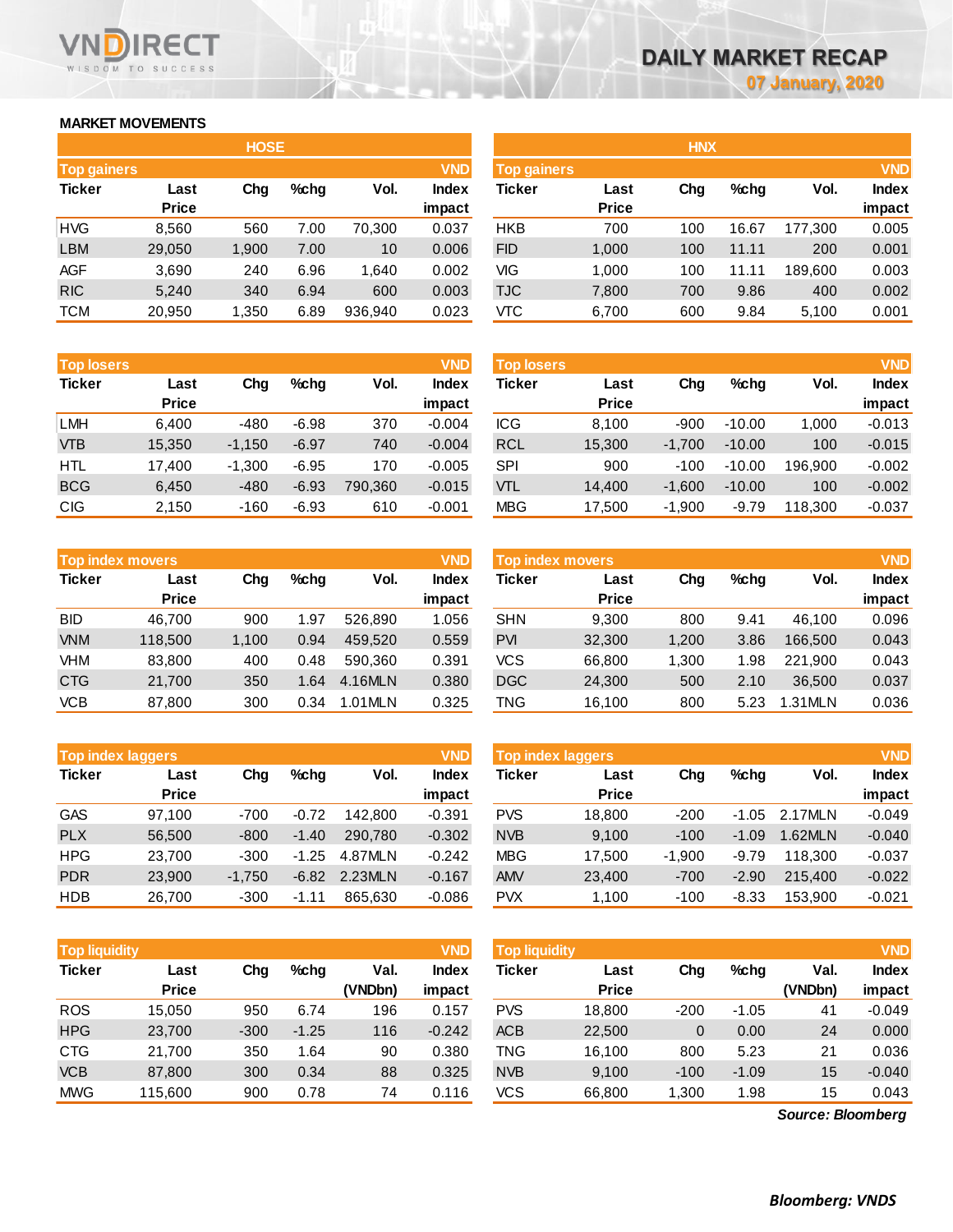

## **FOREIGN ACTIVITIES**

| <b>Volume (Mn'shs)</b> | <b>HOSE</b> | <b>HNX</b> | <b>Value (VND'bn)</b> | <b>HOSE</b> | <b>HNX</b> |
|------------------------|-------------|------------|-----------------------|-------------|------------|
| <b>BUY</b>             | 8.5         | 0.2        | <b>BUY</b>            | 300.3       | 1.2        |
| % of market            | 4.8%        | $0.6\%$    | % of market           | 8.8%        | 0.4%       |
| <b>SELL</b>            | 10.5        | 0.5        | <b>SELL</b>           | 368.0       | 8.8        |
| % of market            | 6.0%        | 1.7%       | % of market           | 10.8%       | 3.2%       |
| <b>NET BUY (SELL)</b>  | (2.0)       | (0.3)      | <b>NET BUY (SELL)</b> | (67.7)      | (7.6)      |

*Source: HSX, HNX*

**Foreign net buy/sell (30 days) in VND'bn**



| <b>YTD ACCUMULATION</b> |             |         |
|-------------------------|-------------|---------|
| Volume (MIn'shs)        | <b>HOSE</b> | HNI     |
| BUY                     | 3.652.2     | 234.1   |
| ---                     | - - - -     | - - - - |

| <b>Volume (MIn'shs)</b> | <b>HOSE</b> | <b>HNX</b> | <b>Value (VND'bn)</b> | <b>HOSE</b> | <b>HNX</b>                  |
|-------------------------|-------------|------------|-----------------------|-------------|-----------------------------|
| <b>BUY</b>              | 3,652.2     | 234.1      | <b>BUY</b>            | 162,150.0   | 3,761.6                     |
| % of market             | 8.2%        | 2.9%       | % of market           | 16.1%       | 2.2%                        |
| SELL                    | 3,858.4     | 272.9      | <b>SELL</b>           | 157,202.2   | 4,495.5                     |
| % of market             | 8.7%        | 3.4%       | % of market           | 15.6%       | 2.7%                        |
| <b>NET BUY (SELL)</b>   | (206.2)     | (38.8)     | <b>NET BUY (SELL)</b> | 4,948       | (733.9)<br>Source: HSX, HNX |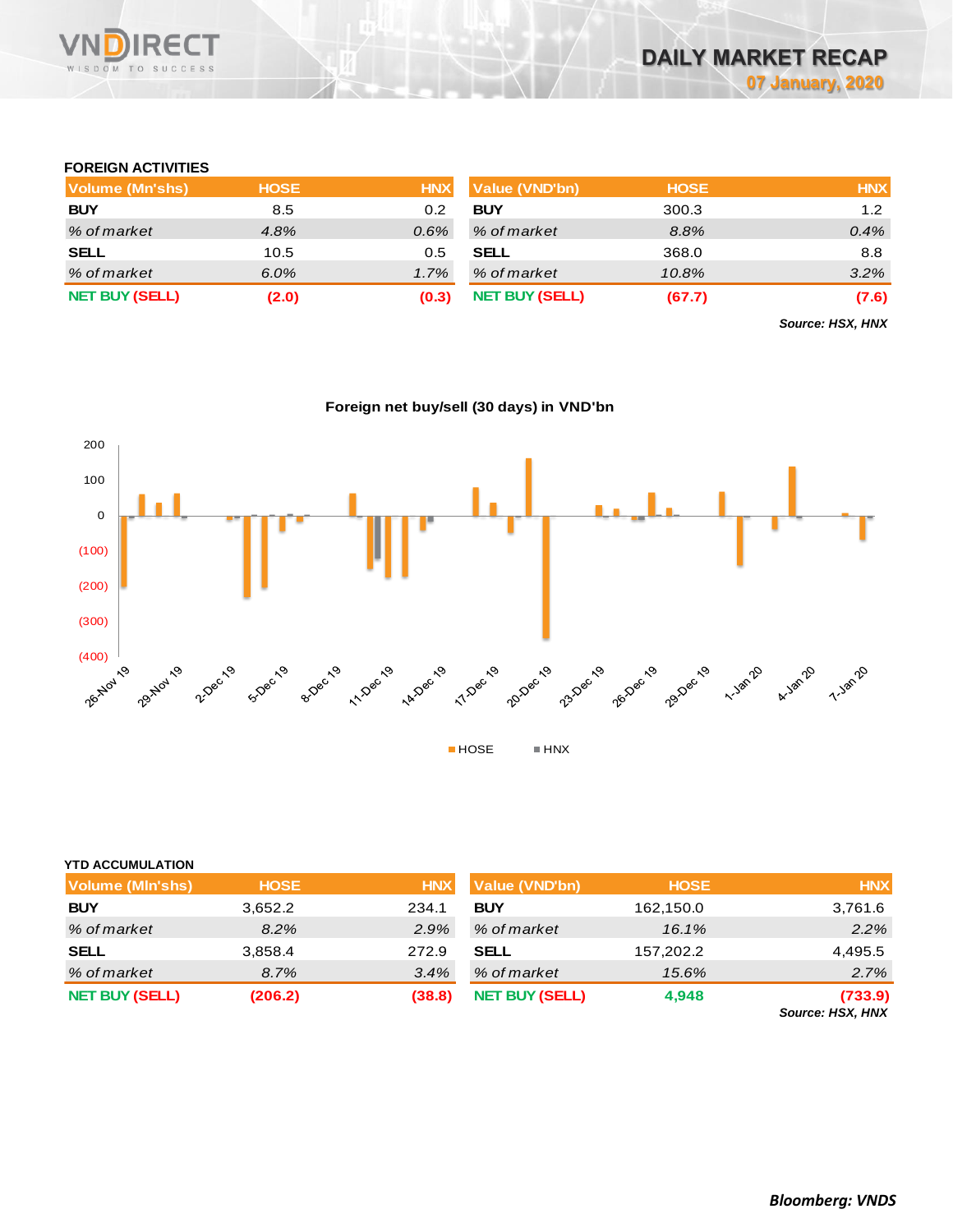# **FOREIGN ACTIVITIES**

WISDOM TO SUCCESS

**RECT** 

VI

|            |                               | <b>HOSE</b> |      |       |                 |                 |                               | <b>HNX</b> |         |       |                        |
|------------|-------------------------------|-------------|------|-------|-----------------|-----------------|-------------------------------|------------|---------|-------|------------------------|
|            | Top buy by foreigners (value) |             |      |       | VND'bn          |                 | Top buy by foreigners (value) |            |         |       | VND'bn                 |
| Ticker     | Last<br>Price                 | Chg         | %chg | Value | Index<br>impact | Ticker          | Last<br>Price                 | Chg        | %chg    | Value | Index<br><b>impact</b> |
| WM         | 118,500                       | 1,100       | 0.94 | 35.1  | 0.559           | vcs             | 66,800                        | 1,300      | 1.98    | 0.4   | 0.000                  |
| <b>PNJ</b> | 86,900                        | 1,100       | 1.28 | 30.2  | 0.071           | <b>BVS</b>      | 9,900                         | $-100$     | $-1.00$ | 0.1   | 0.000                  |
| SAB        | 224,000                       | 200         | 0.09 | 29.3  | 0.037           | N <sub>BC</sub> | 6,400                         | $-100$     | $-1.54$ | 0.1   | 0.000                  |
| <b>VHM</b> | 83,800                        | 400         | 0.48 | 28.0  | 0.391           | BII             | 900                           | 0          | 0.00    | 0.1   | 0.000                  |
| VСI        | 28,600                        | 0           | 0.00 | 22.4  | 0.000           | <b>SMN</b>      | 9,600                         | 200        | 2.13    | 0.1   | 0.000                  |

|            | Top sell by foreigners (value) |        |         |       | VND'bn         | Top sell by foreigners (value) |               |          |         |       | VND'bn          |
|------------|--------------------------------|--------|---------|-------|----------------|--------------------------------|---------------|----------|---------|-------|-----------------|
| Ticker     | Last<br>Price                  | Chg    | %chg    | Value | hdex<br>impact | Ticker                         | Last<br>Price | Chg      | %chg    | Value | Index<br>impact |
| VСB        | 87,800                         | 300    | 0.34    | 69.9  | 0.324          | РVS                            | 18,800        | $-200$   | $-1.05$ | 7.4   | 0.000           |
| <b>HPG</b> | 23,700                         | $-300$ | $-1.25$ | 41.1  | $-0.241$       | CEO                            | 8,900         | 0        | 0.00    | 0.5   | 0.000           |
| PNJ        | 86,900                         | 1,100  | 1.28    | 30.2  | 0.071          | N TP                           | 31,400        | $-100$   | $-0.32$ | 0.3   | 0.000           |
| SAB        | 224,000                        | 200    | 0.09    | 27.4  | 0.037          | <b>INN</b>                     | 28,000        | 0        | 0.00    | 0.2   | 0.000           |
| VСI        | 28,600                         | 0      | 0.00    | 22.8  | 0.000          | WCS                            | 150,000       | $-1,000$ | $-0.66$ | 0.1   | 0.000           |

|            | Top net buy by foreigners (value) |       |         |       | VND'bn                 | Top net buy by foreigners (value). |               |        |         |       | VND'bn          |
|------------|-----------------------------------|-------|---------|-------|------------------------|------------------------------------|---------------|--------|---------|-------|-----------------|
| Ticker     | Last<br>Price                     | Chg   | %chg    | Value | <b>Index</b><br>impact | Ticker                             | Last<br>Price | Chg    | %chq    | Value | Index<br>impact |
| <b>WM</b>  | 118,500                           | 1,100 | 0.94    | 31.9  | 0.559                  | ٧CS                                | 66,800        | 300    | 1.98    | 0.4   | 0.000           |
| <b>VHM</b> | 83,800                            | 400   | 0.48    | 10.4  | 0.391                  | <b>BVS</b>                         | 9,900         | $-100$ | $-1.00$ | 0.1   | 0.000           |
| ROS        | 15,050                            | 950   | 6.74    | 10.0  | 0.157                  | <b>NBC</b>                         | 6,400         | $-100$ | $-1.54$ | 0.1   | 0.000           |
| E1VFVN30   | 14,580                            | $-20$ | $-0.14$ | 7.3   | 0.000                  | BII                                | 900           | 0      | 0.00    | 0.1   | 0.000           |
| <b>HDC</b> | 24,050                            | 550   | 2.34    | 5.6   | 0.009                  | <b>SMN</b>                         | 9,600         | 200    | 2.13    | 0.1   | 0.000           |

|            | Top net sell by foreigners (value) |        |         |         | VND'bn         | Top net sell by foreigners (value) |               |        |         |         | VND'bn          |
|------------|------------------------------------|--------|---------|---------|----------------|------------------------------------|---------------|--------|---------|---------|-----------------|
| Ticker     | Last<br>Price                      | Chg    | %chg    | Value   | hdex<br>impact | Ticker                             | Last<br>Price | Chq    | %chg    | Value   | Index<br>impact |
|            |                                    |        |         |         |                |                                    |               |        |         |         |                 |
| VСB        | 87,800                             | 300    | 0.34    | -54.3   | 0.324          | PVS.                               | 18,800        | -200   | $-1.05$ | $-7.43$ | 0.000           |
| <b>HPG</b> | 23,700                             | $-300$ | $-1.25$ | $-22.3$ | $-0.241$       | CEO                                | 8,900         | 0      | 0.00    | $-0.53$ | 0.000           |
| <b>PLX</b> | 56,500                             | $-800$ | $-1.40$ | $-10.0$ | $-0.302$       | N TP                               | 31,400        | $-100$ | $-0.32$ | $-0.28$ | 0.000           |
| <b>HDB</b> | 26,700                             | $-300$ | $-1.11$ | $-9.1$  | $-0.086$       | <b>INN</b>                         | 28,000        | 0      | 0.00    | $-0.20$ | 0.000           |
| МC         | 114,700                            | 200    | 0.17    | -9.1    | 0.196          | LHC                                | 61,300        | 500    | 0.82    | $-0.07$ | 0.000           |

 $7 - Jan - 20$ 

Source: Bloomberg, HOSE, HNX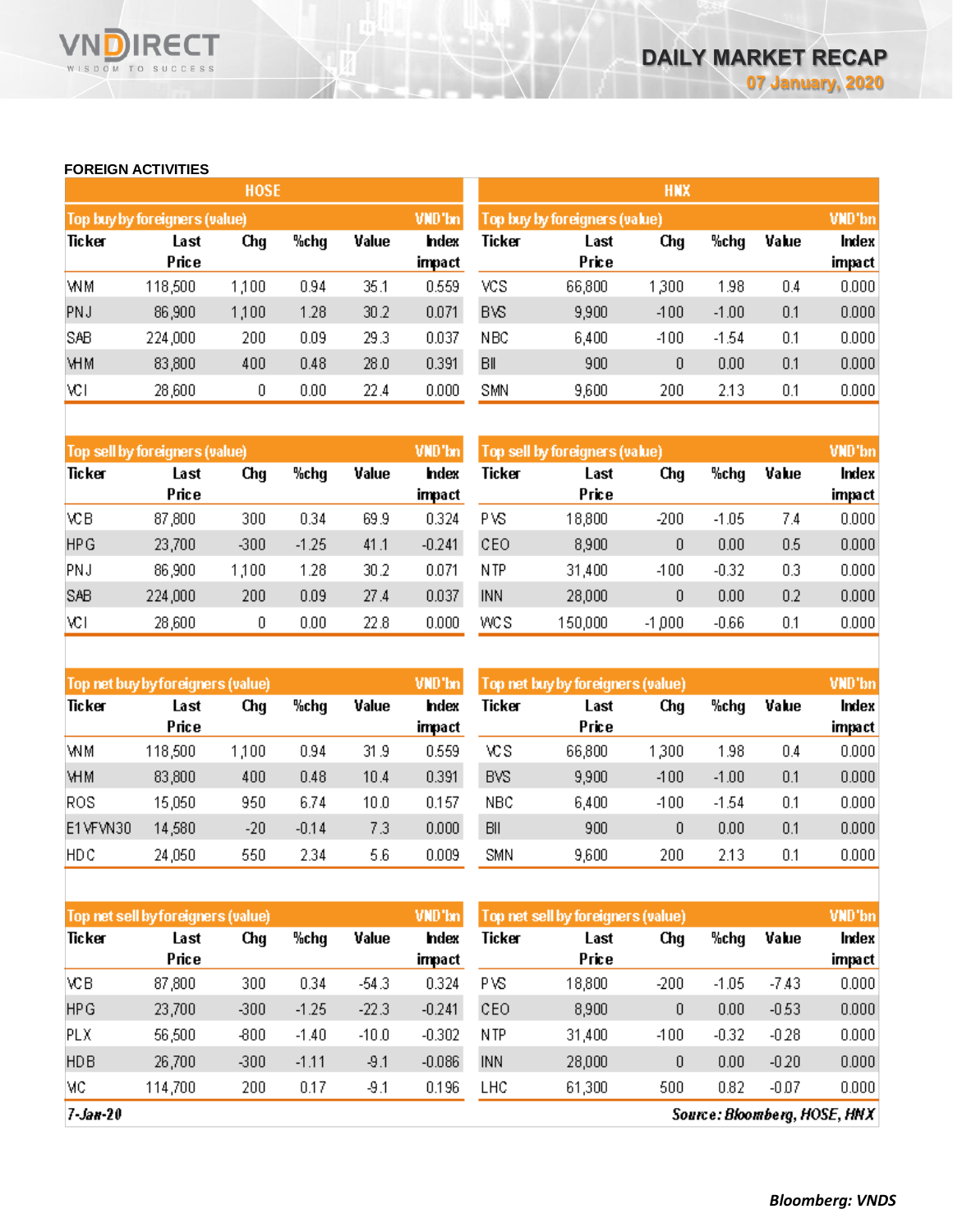# **TOP 60 MARKET CAP STOCKS SNAPSHOT ON HOSE**

| No. Ticker             | <b>Price</b>     |                   | Price change (%) |                   |                | Mkt. Cap Outs. Vol. Float ratio |              |              | Avail. Fil Ave. daily vol. | P/E          | P/B            | <b>ROE</b>    | <b>ROA</b>  |
|------------------------|------------------|-------------------|------------------|-------------------|----------------|---------------------------------|--------------|--------------|----------------------------|--------------|----------------|---------------|-------------|
|                        | <b>VND</b>       | 1M                | 3M               | 6M                | <b>US\$mln</b> | <b>MIn'shs</b>                  | %            |              | $% (30 days-shs)$          | $\pmb{\chi}$ | $\pmb{\times}$ | $\frac{9}{6}$ | %           |
| 1 VIC VM               | 114,700          | $-1.0$            | $-2.0$           | $-1.7$            | 16,669         | 3,369                           | 24.9         | 21.9         | 422,420                    | 72.2         | 4.9            | 7.8           | 1.6         |
| 2 VCB VM               | 87,800           | 3.4               | 6.0              | 20.9              | 14,049         | 3,709                           | 25.2         | 6.1          | 551,638                    | 16.6         | 4.0            | 27.1          | 1.8         |
| 3 VHM VM               | 83,800           | $-8.9$            | $-5.8$           | $-2.6$            | 11,893         | 3,290                           | 29.1         | 34.1         | 1,511,788                  | 15.8         | 5.2            | 37.3          | 11.8        |
| 4 VNM VM               | 118,500          | 1.9               | $-8.2$           | $-6.1$            | 8,903          | 1,741                           | 46.2         | 41.4         | 804,750                    | 21.4         | 7.6            | 36.5          | 28.8        |
| 5 BID VM<br>6 GAS VM   | 46,700<br>97,100 | 17.8<br>$-0.9$    | 15.6<br>$-3.6$   | 42.4<br>$-6.3$    | 8,103<br>8,018 | 4,022<br>1,914                  | 18.8<br>4.2  | 12.0<br>45.4 | 745,847<br>253,153         | 22.1<br>16.5 | 2.8<br>4.1     | 13.5<br>26.1  | 0.5<br>18.6 |
| 7 SAB VM               | 224,000          | $-3.9$            | $-13.8$          | $-20.0$           | 6,197          | 641                             | 10.4         | 36.7         | 34,315                     | 30.4         | 8.0            | 28.4          | 20.6        |
| 8 TCB VM               | 23,200           | 0.2               | 0.2              | 8.7               | 3,503          | 3,500                           | 79.7         | 0.0          | 1,026,884                  | 8.7          | 1.4            | 17.2          | 2.7         |
| 9 CTG VM               | 21,700           | 6.9               | 5.6              | 2.6               | 3,486          | 3,723                           | 35.5         | 0.5          | 2,493,392                  | 13.2         | 1.1            | 8.5           | 0.5         |
| 10 VRE VM              | 33,950           | $-1.9$            | 7.8              | $-5.0$            | 3,328          | 2,272                           | 39.7         | 16.1         | 2,918,932                  | 32.9         | 2.8            | 8.8           | 6.3         |
| 11 VJC VM              | 145,900          | 1.0               | 6.2              | 12.7              | 3,297          | 524                             | 46.4         | 10.4         | 413,130                    | 14.8         | 5.6            | 43.3          | 15.1        |
| 12 PLX VM              | 56,500           | 0.2               | $-2.9$           | $-12.4$           | 2,903          | 1,191                           | 8.9          | 6.6          | 163,889                    | 16.3         | 3.1            | 19.5          | 6.7         |
| 13 MSN VM              | 56,800           | $-9.1$            | $-25.8$          | $-33.2$           | 2,864          | 1,169                           | 25.8         | 9.9          | 1,344,352                  | 12.6         | 2.0            | 20.5          | 7.6         |
| 14 HPG VM              | 23,700           | $-0.6$            | 11.3             | 6.3               | 2,823          | 2,761                           | 52.3         | 10.8         | 5,662,494                  | 9.4          | 1.4            | 17.4          | 8.8         |
| 15 NVL VM              | 56,300           | $-1.2$            | $-9.9$           | $-6.6$            | 2,355          | 970                             | 23.5         | 31.6         | 319,171                    | 17.7         | 2.6            | 15.5          | 4.3         |
| 16 MWG VM              | 115,600          | 4.3               | $-4.5$           | 21.2              | 2,208          | 443                             | 92.7         | 0.0          | 563,732                    | 13.9         | 4.5            | 37.7          | 12.7        |
| 17 BVHVM               | 67,500           | 2.6               | $-4.5$           | $-18.6$           | 2,162          | 742                             | 31.9         | 20.6         | 189,417                    | 35.7         | 3.0            | 8.7           | 1.2         |
| 18 VPB VM              | 20,350           | 3.8               | $-6.4$           | 4.9               | 2,140          | 2,438                           | 72.7         | 0.0          | 1,378,767                  | 6.1          | 1.2            | 22.7          | 2.5         |
| 19 MBB VM              | 21,000           | $-3.9$            | -6.3             | 6.5               | 2,107          | 2,326                           | 77.6         | 0.0          | 3,006,705                  | 6.4          | $1.2$          | 21.8          | 2.0         |
| 20 HVN VM              | 33,450           | $-4.8$            | 2.5              | $-20.7$           | 2,047          | 1,418                           | 3.9          | 19.9         | 266,873                    | 19.1         | 2.6            | 13.4          | 2.7         |
| 21 FPT VM              | 58,100           | 5.6               | 4.7              | 24.7              | 1,700          | 678                             | 76.9         | 0.0          | 1,160,604                  | 12.4         | 2.9            | 24.9          | 10.5        |
| 22 POW VM              | 11,250           | $-11.1$           | $-13.5$          | $-23.5$           | 1,137          | 2,342                           | 87.9         | 35.3         | 1,510,131                  | 13.7         | 1.1            | 7.8           | 3.2         |
| 23 HDB VM<br>24 EIB VM | 26,700<br>17,450 | $-4.0$<br>2.9     | $-2.6$<br>3.3    | 1.7<br>$-4.9$     | 1,130<br>926   | 981<br>1,229                    | 72.6<br>94.0 | 6.6<br>0.0   | 1,298,163<br>78,736        | 9.2<br>33.7  | 1.7<br>1.4     | 19.1<br>4.1   | 1.4<br>0.4  |
| 25 PNJ VM              | 86,900           | 5.7               | 10.0             | 16.6              | 844            | 225                             | 72.8         | 0.0          | 422,468                    | 18.0         | 4.7            | 28.6          | 16.3        |
| 26 STB VM              | 10,150           | 1.5               | $-3.3$           | $-11.0$           | 790            | 1,804                           | 96.2         | 11.5         | 2,149,546                  | 6.6          | 0.7            | 11.1          | 0.7         |
| 27 BHN VM              | 77,600           | $-0.5$            | 2.6              | $-15.7$           | 776            | 232                             | 0.9          | 31.4         | 3,700                      | 37.7         | 4.0            | 10.9          | 5.2         |
| 28 TPB VM              | 21,200           | $-2.3$            | $-4.9$           | $-8.2$            | 756            | 827                             | 53.8         | 0.0          | 141,594                    | 7.3          | 1.5            | 22.1          | 1.7         |
| 29 HNG VM              | 14,150           | $-2.4$            | $-6.9$           | $-20.9$           | 677            | 1,109                           | 16.7         | 48.6         | 301,690                    | <b>N/A</b>   | 1.5            | $-20.6$       | $-8.0$      |
| 30 KDH VM              | 26,300           | $-2.8$            | 4.4              | 12.9              | 618            | 544                             | 74.5         | 4.5          | 307,818                    | 15.5         | 2.0            | 13.5          | 8.8         |
| 31 TCH VM              | 34,100           | 21.1              | 44.5             | 59.7              | 520            | 353                             | 50.0         | 41.9         | 1,748,491                  | 31.8         | 2.7            | 8.7           | 5.9         |
| 32 DHG VM              | 89,200           | $-4.7$            | $-2.8$           | $-15.5$           | 503            | 131                             | 5.6          | 45.6         | 11,893                     | 19.7         | 3.7            | 19.4          | 15.8        |
| 33 REE VM              | 36,650           | 1.8               | $-0.9$           | 9.9               | 490            | 310                             | 55.9         | 0.0          | 570,426                    | 6.5          | 1.1            | 18.6          | 10.6        |
| 34 SBT VM              | 18,700           | 0.3               | 5.1              | 9.0               | 473            | 587                             | 20.1         | 93.7         | 1,196,316                  | 42.5         | 1.5            | 3.5           | 1.5         |
| 35 GEX VM              | 19,950           | $-0.3$            | $-10.1$          | 6.7               | 420            | 488                             | 84.5         | 33.5         | 654,182                    | 8.9          | 1.7            | 19.1          | 6.1         |
| 36 SSI VM              | 18,250           | $-6.4$            | $-13.5$          | $-28.0$           | 400            | 508                             | 83.5         | 45.1         | 1,126,112                  | 10.3         | 1.0            | 9.4           | 3.7         |
| 37 ROS VM              | 15,050           | $-39.8$           | $-42.1$          | $-48.7$           | 369            | 568                             | 43.3         | 45.7         | 27,964,880                 | 43.4         | 1.4            | 3.4           | 1.8         |
| 38 PPC VM              | 25,600           | $-9.9$            | $-1.7$           | $-17.4$           | 354            | 321                             | 24.6         | 32.8         | 267,783                    | 8.0          | 1.4            | 17.2          | 13.5        |
| 39 LGC VM              | 42,000           | 7.7               | 7.7              | 24.4              | 349            | 193                             | 0.6          | 4.0          | 20                         | 25.2         | 2.8            | 11.6          | 3.1         |
| 40 VGC VM<br>41 PDR VM | 18,000<br>23,900 | $-2.2$<br>$-13.7$ | $-5.3$           | $-11.8$           | 348<br>338     | 448<br>328                      | 12.3<br>37.2 | 35.6<br>42.9 | 140,548<br>733,591         | 12.9<br>11.2 | 1.3<br>2.0     | 10.1<br>20.1  | 3.6<br>5.9  |
| 42 VHC VM              | 40,600           | 2.1               | -8.4<br>1.5      | $-10.0$<br>$-7.7$ | 319            | 182                             | 50.1         | 65.9         | 116,997                    | 5.4          | 1.6            | 32.2          | 22.2        |
| 43 DXG VM              | 13,900           | 0.0               | $-14.2$          | $-3.4$            | 315            | 519                             | 83.9         | 3.5          | 1,525,140                  | 4.3          | 0.8            | 25.9          | 8.5         |
| 44 KBC VM              | 14,950           | 0.3               | 0.0              | $-2.6$            | 303            | 470                             | 71.4         | 22.3         | 2,170,495                  | 9.3          | 0.8            | 8.4           | 4.4         |
| 45 VPIVM               | 42,200           | 1.7               | 2.7              | 0.5               | 291            | 160                             | 100.0        | 43.1         | 357,635                    | 16.0         | 3.0            | 20.6          | 8.1         |
| 46 NLG VM              | 26,500           | $-4.3$            | $-7.3$           | $-0.8$            | 285            | 250                             | 62.1         | 0.0          | 327,276                    | 12.7         | 1.4            | 11.7          | 5.5         |
| 47 PVD VM              | 15,650           | 4.3               | $-6.8$           | $-7.7$            | 284            | 421                             | 49.5         | 29.1         | 1,880,509                  | 14.7         | 0.5            | 3.3           | 2.1         |
| 48 GMD VM              | 21,750           | $-4.6$            | $-19.4$          | $-19.9$           | 279            | 297                             | 81.2         | 0.0          | 200,481                    | 11.2         | 1.0            | 9.7           | 6.2         |
| 49 HCM VM              | 21,000           | $-12.1$           | $-6.3$           | $-14.6$           | 277            | 306                             | 22.2         | 43.3         | 704,363                    | 16.3         | 1.5            | 10.2          | 6.2         |
| 50 NT2 VM              | 21,400           | $-4.9$            | $-10.1$          | $-21.3$           | 266            | 288                             | 32.3         | 30.4         | 259,809                    | 7.9          | 1.5            | 20.0          | 9.7         |
| 51 SCS VM              | 120,000          | $-12.1$           | $-26.8$          | $-25.0$           | 261            | 50                              | 98.9         | 28.3         | 12,944                     | 15.6         | 7.4            | 46.6          | 42.4        |
| 52 CII VM              | 23,300           | 1.3               | $-4.7$           | 4.0               | 249            | 248                             | 81.8         | 19.0         | 240,553                    | 12.6         | 1.1            | 8.8           | 1.9         |
| 53 HT1 VM              | 14,600           | $-1.4$            | -6.4             | $-7.3$            | 240            | 382                             | 99.9         | 42.5         | 114,756                    | 7.6          | 1.0            | 13.8          | 6.9         |
| 54 GEG VM              | 26,500           | $-3.8$            | $-2.2$           | <b>N/A</b>        | 233            | 204                             | 58.6         | 12.5         | 507,110                    | 24.6         | 2.4            | 7.8           | 4.8         |
| 55 PHR VM              | 39,000           | $-28.0$           | $-34.7$          | $-35.6$           | 228            | 135                             | 32.5         | 42.9         | 501,081                    | 6.1          | 1.7            | 28.8          | 16.2        |
| 56 HPX VM              | 26,400           | 1.5               | $-1.1$           | 0.8               | 228            | 200                             | 90.3         | 35.2         | 285,692                    | 11.8         | 2.1            | 19.3          | 6.4         |
| 57 VCF VM              | 189,500          | 2.4               | 5.3              | 8.3               | 217            | 27                              | 1.5          | 48.4         | 241                        | 8.1          | 4.2            | 52.3          | 32.2        |
| 58 DPM VM              | 12,550           | $-4.2$            | $-11.6$          | $-18.8$           | 212            | 391                             | 36.7         | 30.1         | 252,700                    | 19.3         | 0.6            | 3.7           | 2.6         |
| 59 PGD VM              | 53,900           | 20.9              | 45.3             | 57.4              | 209            | 90                              | 24.6         | 22.9         | 30,985                     | 21.8         | 3.7            | 16.8          | 7.2         |
| 60 PAN VM              | 28,000           | $-1.1$            | $-3.4$           | $-4.4$            | 209            | 173                             | 78.4         | 4.8          | 28,549                     | 13.8         | 1.3            | 9.4           | 3.5         |